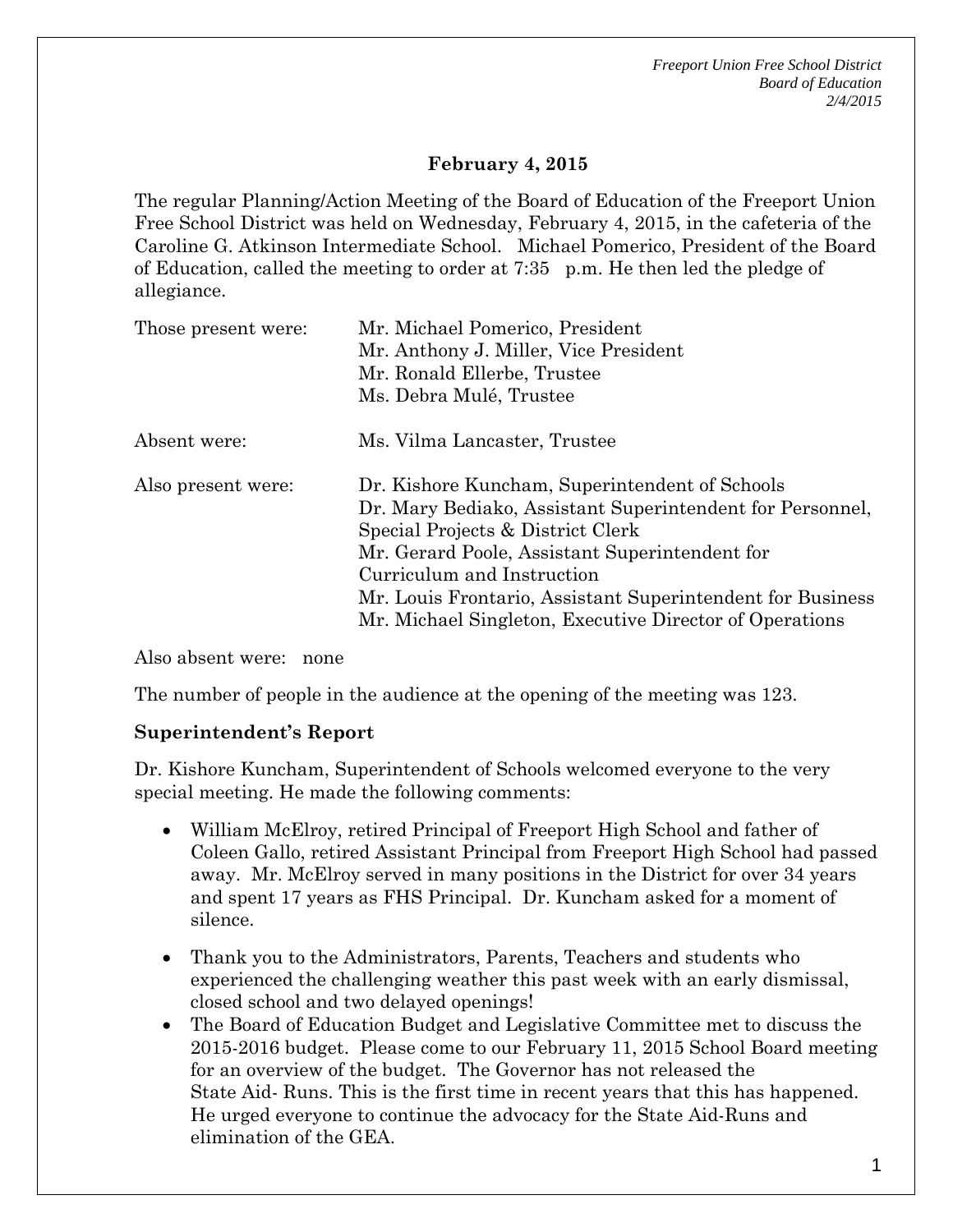*Freeport Union Free School District Board of Education 2/4/2015*

- Congratulations to the following students who are the winners in the New York State Association for Bilingual Education (NYSABE) Art Contest:
	- o Arnold Perdomo, First Place, Grade 10
	- o Ana Salazar Alvarado, Second Place, Grade 9
	- o Misael Gutiérrez Mejía, Third Place, Grade 9

Dr. Kuncham, at this time, welcomed all the families and 20 year staff members who were going to be recognized at tonight's Board meeting**.** He remarked that this recognition marked a significant milestone in their services to the Freeport children. He also remarked that the successes and accomplishments of the Freeport students were a direct result of their hard work, commitment and dedication.

The following 23 individuals were recognized for their 20 years of service to Freeport Schools:

| Blanca Alvarado       | Kishore Kuncham         |
|-----------------------|-------------------------|
| Lisa Bonacci          | Karen Lettsome          |
| Carol Byrne           | Gabrielle Mangot        |
| Gisselle Campbell-Ham | Kathleen Notheis        |
| Sarah Collins-Molese  | Sandra Paulik           |
| Tracy Filipowski      | Emma Perdomo            |
| Mary Garguilo         | Lina Rivera-Santana     |
| Sandra Giron          | Mario Salcedo           |
| Karen Haynes          | Margaret Sameroff       |
| Donna Henshaw         | Anita Stevenson         |
| Richard Johnson       | Cynthia Vanager-McManus |
| Deborah Keane         | PatriciaWesselhoft      |

The Board President, Mr. Pomerico called for a short break. (9:15 pm-9:30pm)

### **Questions from the Public**

The public was given the opportunity to address the Board of Education. Each speaker was allowed to address the Board for four minutes on any topic. The Board and administration addressed the comments from the public.

### **Executive Session**

At 9:35 p.m. Ms. Mulé moved to adjourn to executive session for two specific matters of personnel and one specific matter of negotiations.

The motion was seconded by Mr. Miller and passed unanimously.

The vote was: Ellerbe, Miller, Mulé and Pomerico.